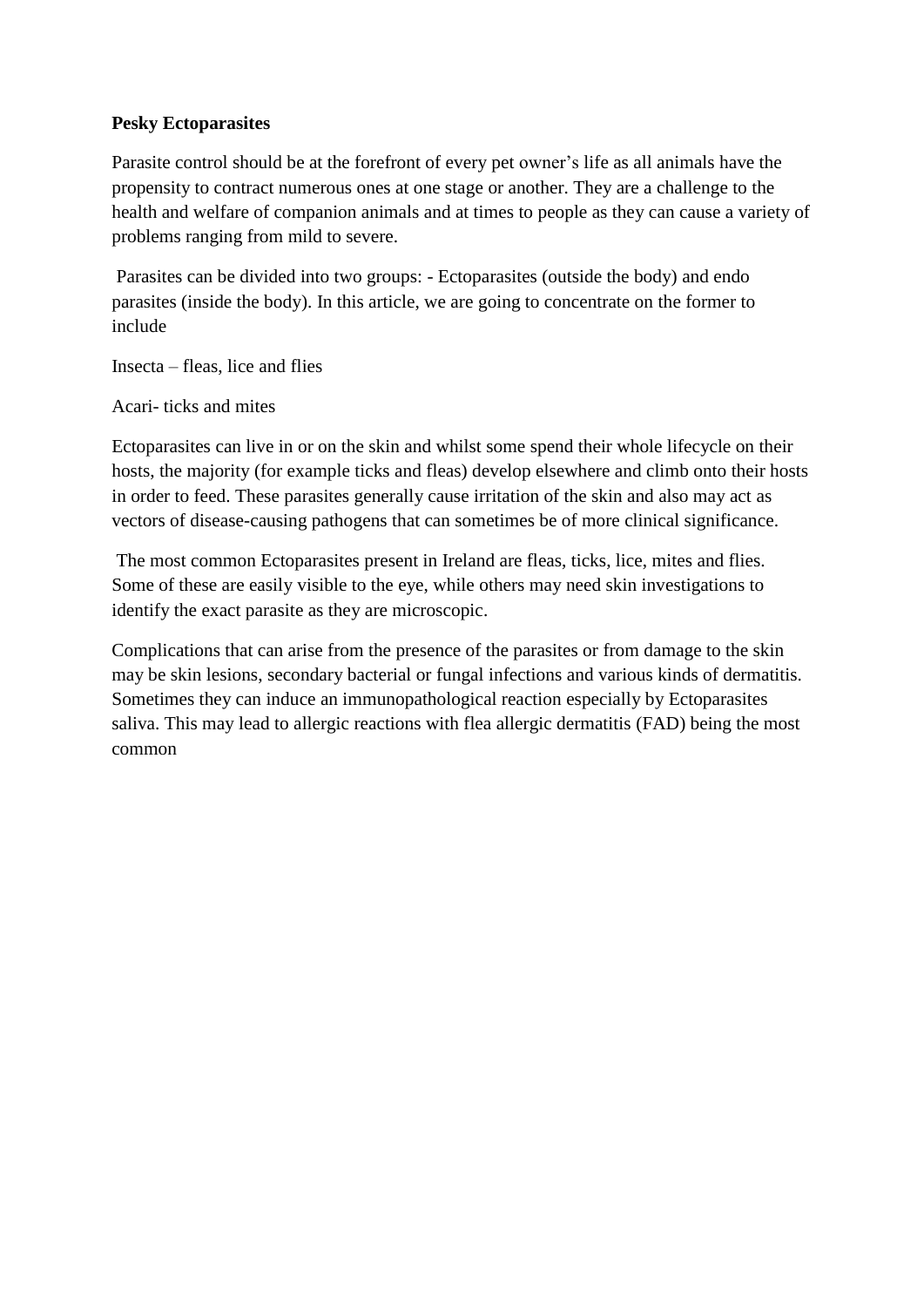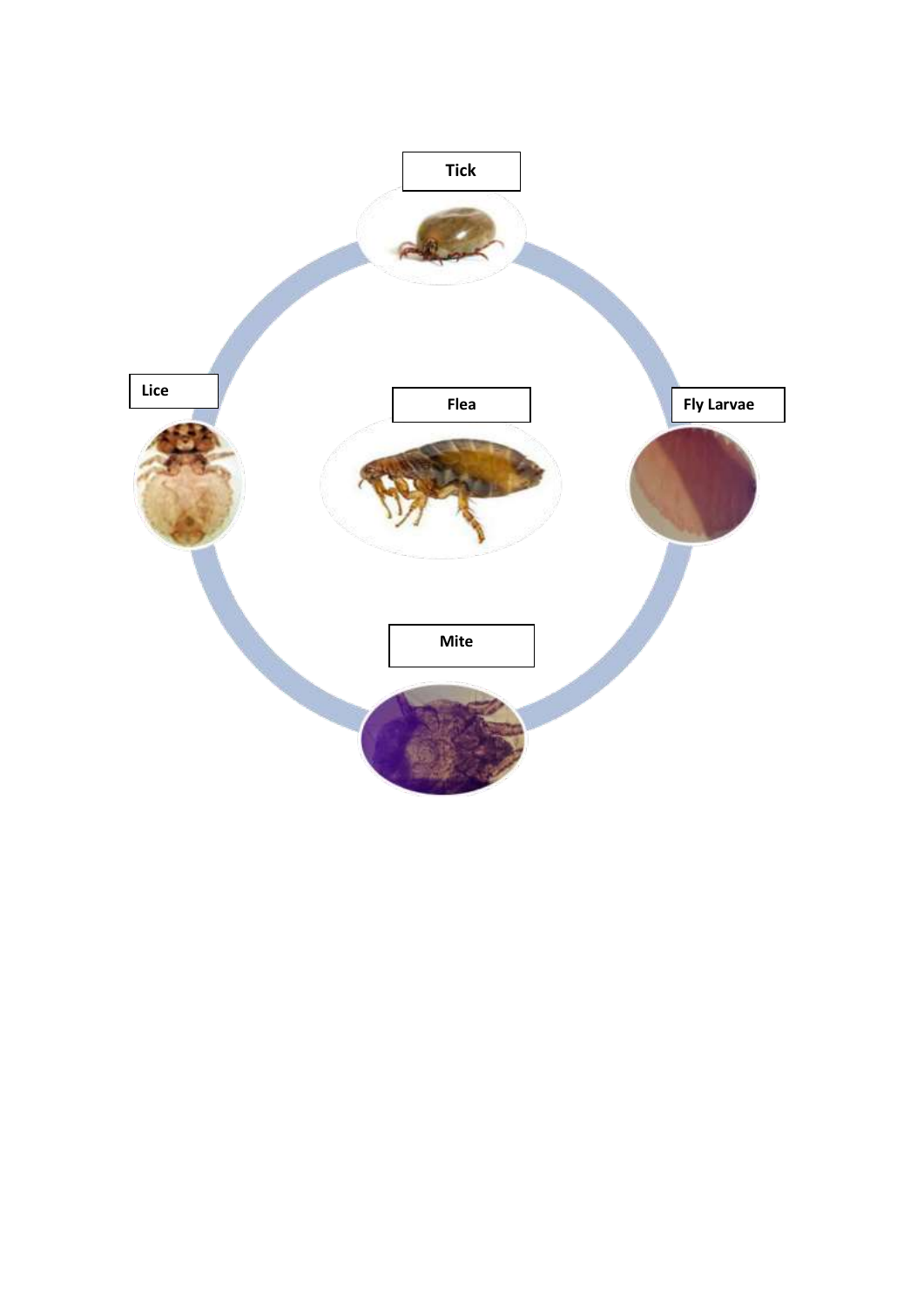# **INSECTA**

#### **Fleas**

The ectoparasites that most owners would be familiar with are fleas. Adult fleas can be permanent parasites of animals, and will die after 2-3 days if separated from their host. For every one flea found on the pet, there is likely to be approximately one hundred eggs in the environment, ready to start the life cycle again. Hence it is easy to see how an infestation occurs rapidly and if there is a severe infestation, humans may be bitten. So whilst getting rid of fleas off of the pet is first protocol, it is of the utmost importance to treat the environment to break this life cycle by using specific household sprays etc. As fleas feed off blood, a heavy infestation in young or debilitated animals can cause weakness due to anaemia and in severe cases they may die.

Other problems associated with fleas are that they can spread tapeworms and also some pets can become sensitive to flea saliva from bites causing an allergic reaction. These reactions can range in severity and may require veterinary attention. It is then advisable to use flea prevention products to avoid the possibility of an infestation.

#### **Lice**

Lice are host-specific parasites and can be spread between dogs and cats both by direct contact and via shared brushes and combs. They may cause severe irritation and act as an intermediate host for the tapeworm.

They feed in one of two ways depending on the species: a) chewing lice feed on skin debris or b) sucking lice have piercing mouthparts and feed on blood which may cause anaemia. Heavy infestation may cause eczema, alopecia and self trauma at common sites to include the head, neck and tail.

#### **Flies**

Flies such as blue bottles sometimes lay their eggs on animals where the eggs can hatch into larvae (maggots). As the larvae develop, they may invade deeper into tissue, possibly into body cavities and then can become toxic. The animal will often show signs of distress, depression and anorexia. These are seasonal parasites, usually in late spring and summer where the build up of faeces can act as an attractant for flies and so outdoor animals are at higher risk .( rabbits in hutches). Other flies that can affect pets and humans are sand flies and mosquitoes with the main concern being their ability to act as vectors for pathogenic organisms such as various bacterial infections for example.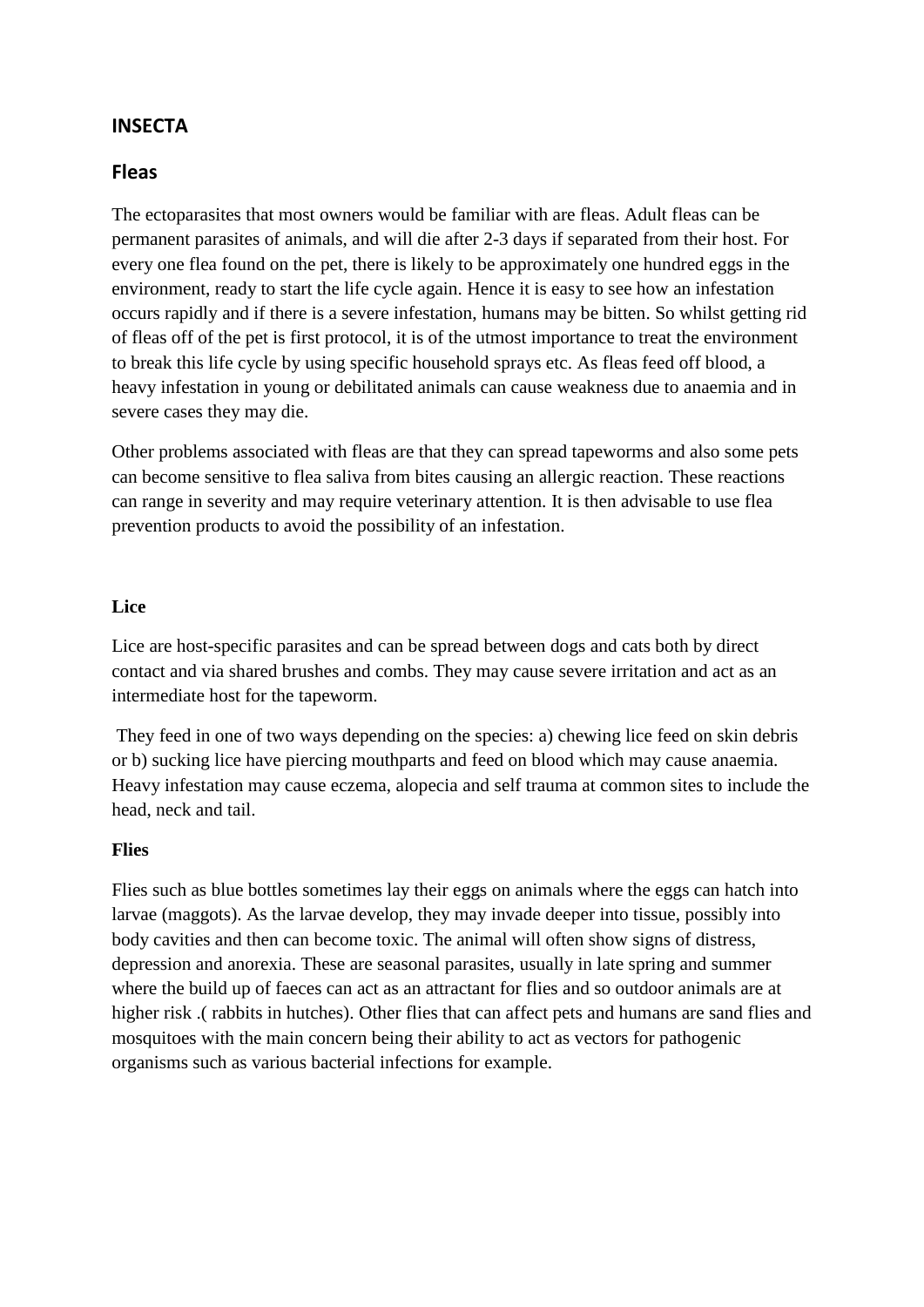# **ACARI**

### **Ticks**

Ticks are temporary blood feeding parasites that attach to both companion animals and humans. They act by embedding in the host's skin using their mouthparts. They then transfer saliva as they feed which can cause local irritation to the skin and also transmit infection. It is often hard to spot ticks initially when they first attach as they are small. However, as they intake blood, they grow in size. Once a female tick is fully fed, she drops off the host animal to lay her thousands of eggs in the environment. Generally they are active in the spring and early summer but they can be seen throughout the summer with a second peak of activity in the cooler autumn.

Ticks are vectors of bacteria, viruses, protozoa and nematodes and transmitting zoonotic diseases such as

1) Lyme disease- causes flu like symptoms upon initial infection. If left untreated, muscles, joints and nervous system can also become affected.

2) Babesiosis- microscopic parasites that live in red blood cells and can cause serious illness such as life threatening anaemia

#### **Mites**

There are different types of mites that can be highly contagious, even effecting humans and may occur in pets at any stage of their life. Most spend their entire life cycle on the host and will cause severe irritation. Some mite species may cause severe morbidity, loss of condition and ultimately death if left untreated.

#### **The Table below shows the most common mites seen**

|                     | <b>Sarcoptes</b><br>scabiei              | <b>Demodex</b>                                                                               | <b>Otodectes</b><br>(earmites) | <b>Trombicula</b><br>autumnalis<br>(Harvest<br>mites) |
|---------------------|------------------------------------------|----------------------------------------------------------------------------------------------|--------------------------------|-------------------------------------------------------|
| <b>Effects</b>      | Humans and<br>animals                    | Mainly dogs                                                                                  | Animals                        | Aminals                                               |
| <b>Transmission</b> | Direct contact<br>To infected<br>species | Non<br>transmittable<br>Normal skin<br>inhabitants of<br>dogs. Problems<br>arise linked with | Through close<br>contact       | Picked up by<br>environment                           |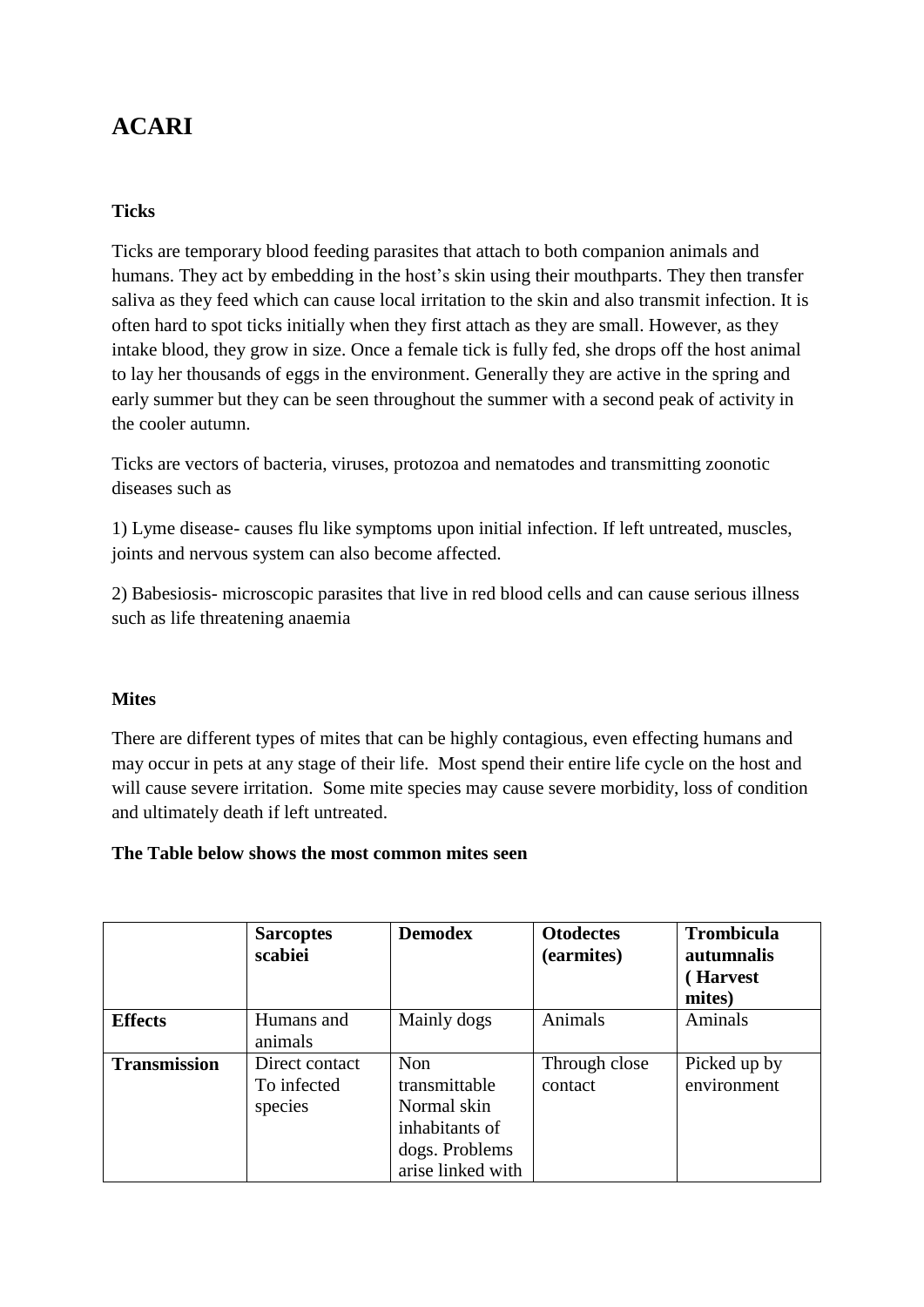|                       |                 | a genetic or   |                   |                   |
|-----------------------|-----------------|----------------|-------------------|-------------------|
|                       |                 | immune status  |                   |                   |
|                       |                 | that allows    |                   |                   |
|                       |                 | excessive      |                   |                   |
|                       |                 | demodex        |                   |                   |
|                       |                 | multiplication |                   |                   |
| Life cycle            | Entire cycle    | Entire cycle   | Entire cycle      | Apart from the    |
|                       | spent on host   | spent on host  | spent on host     | larval stage, all |
|                       |                 |                |                   | other stages are  |
|                       |                 |                |                   | free-living.      |
| <b>Clinical signs</b> | Pruritus,       | Areas of       | Brown, waxy       | Small, bright     |
|                       | possible        | localised or   | discharge.        | orange dots       |
|                       | alopecia and    | generalised    | Pruritus with     | visible on the    |
|                       | crusting. Often | alopecia. May  | secondary signs   | skin often        |
|                       | in the ear,     | be dermatitis  | of ear scratching | between digits.   |
|                       | elbow, hock     |                | and trauma.       | Self inflicted    |
|                       | area.           |                | Common in         | trauma since the  |
|                       |                 |                | animals with      | condition is      |
|                       |                 |                | dirty ear canals. | often pruritic    |

# **Screening of external parasites**

Some external parasites are easily visible to the naked eye while other veterinary investigations may be required to diagnose different infestations. Typical tests may include combing coats for eggs/flea faeces, hair plucks or skin scrapes (surface/ deep) to examine using a microscope. Ear and skin swabbing may be required to distinguish between bacterial or parasitic infections. Once the diagnosis is confirmed, then an appropriate treatment plan can be formulated.

#### **Control and Prevention of Ectoparasites**

Generally prevention is better than cure so it is advisable to put correct parasite control protocols into place for the specific pets in each household. The factors influencing what products will be used rely on the practicalities of using it, the risk of exposure to particular parasites and sometimes finances. A number of parasite control preparations are topical or come in tablet form. Also some are parasite specific or may cover the pet for a multitude of organisms.

Practical things that the owner can do includes picking up and the disposal of pet's faeces, good hygiene, use of disinfectant, washing bedding and vacuum cleaning to eliminate possible sources of infection.